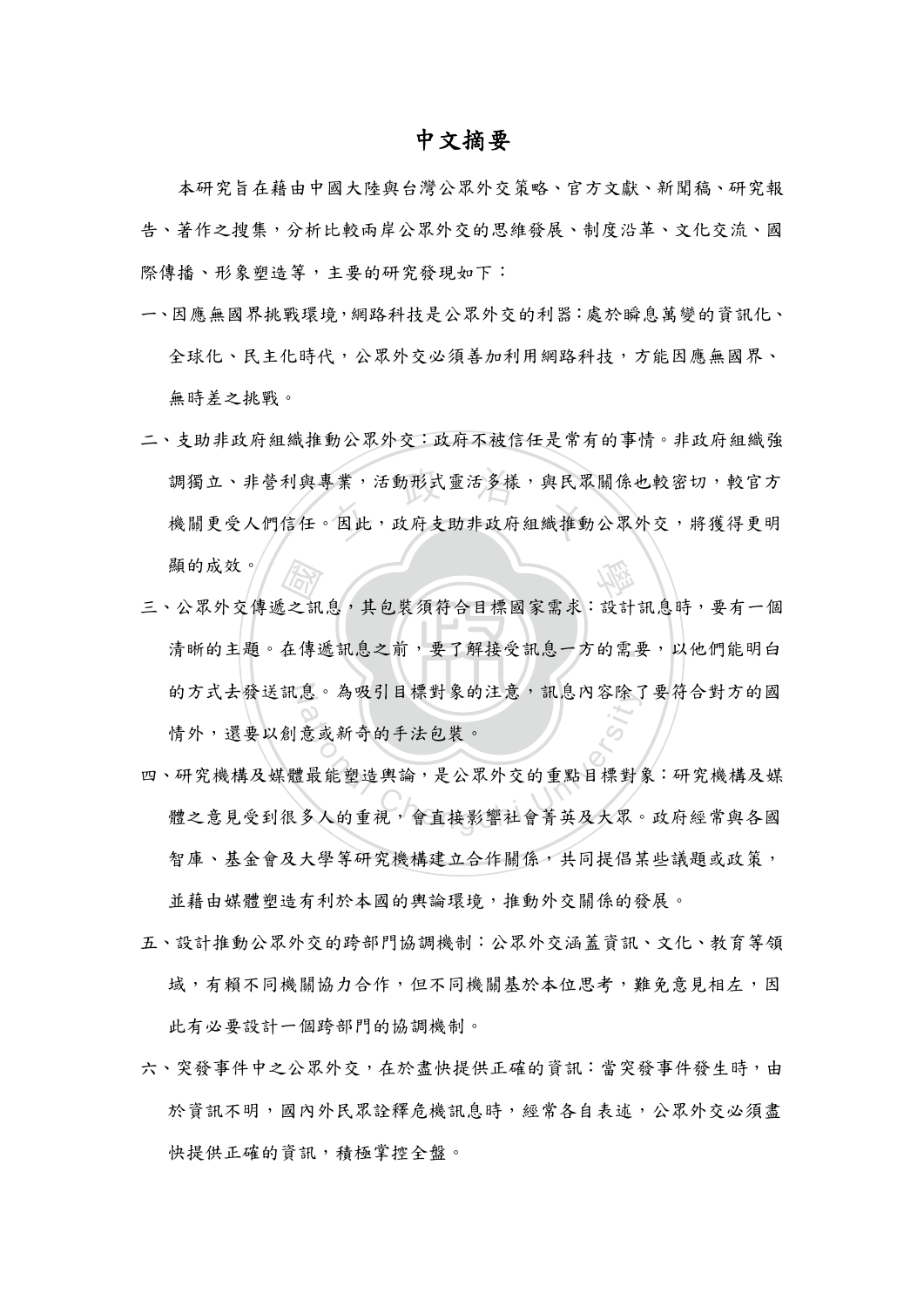- 七、體育外交係較為國際社會所能接受之公眾外交活動:體育被譽為「世界通用 語言」,可以讓不同血統、背景、宗教信仰和經濟狀況的各國人民共聚一堂, 互相學習、瞭解、欣賞不同文化。
- 八、國民素質、文化活動、消費產品及對國際社會之貢獻係塑造國家形象之關鍵: 公眾外交重要的目標就是形塑良好的國家形象。從研究分析形塑國家形象經 驗中,了解塑造國家形象關鍵在於注重國民素質之培養、善用文化活動、提 高消費產品信譽,以及對國外民眾做出實質貢獻,建立休戚與共與互惠關係。

關鍵字: 公眾外交、軟實力、非政府組織、體育外交、市民社會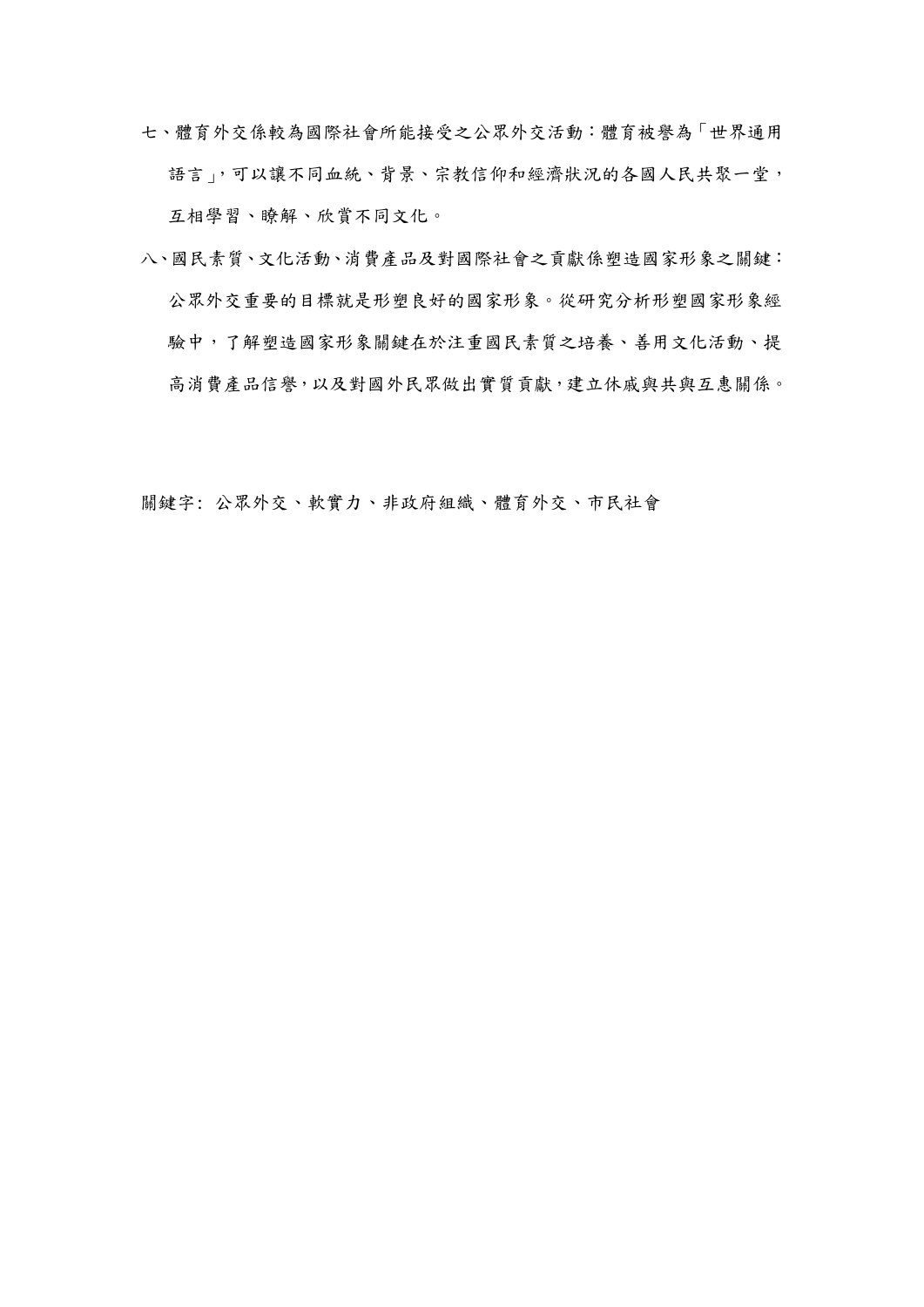## **Abstract**

The research is aimed at studying ideology, institution, cultural exchanges, international communication of public diplomacy in Mainland China and Taiwan. After analyzing the relevant policies, official literature, news releases, and publications, I come up with the following research findings:

**First, internet technology is an efficient instrument of public diplomacy to cope**  with **boundless environment.** In the face of ever-changing global and democratic environment equipped with information technology, a government should make the most of internet technology to deal with real-time challenges transcending national borders.

**Second, a government may sponsor non-governmental organizations to implement public diplomacy.** Non-governmental organizations (NGOs) attach great importance on their independence, non-profit programs and expertise. Moreover, by means of various and lively activities, NGOs establish close relations with the public, and thus are more trusted by the public than governments. In this context, a government may sponsor NGOs to launch public diplomacy and will bring about lasting effects.

**Third, a message to be delivered should meet the needs of the target audience.** A message should be clear to the receiver and framed from the receiver's point of view. Besides, to attract the target audience's attention, the message should be delivered in a novice manner. Most importantly, the message will be perceived by both the sender and the receiver in the same way.

**Fourth, public diplomacy targets research organizations and the media to construct public opinion.** As the majority of the public pay attention to the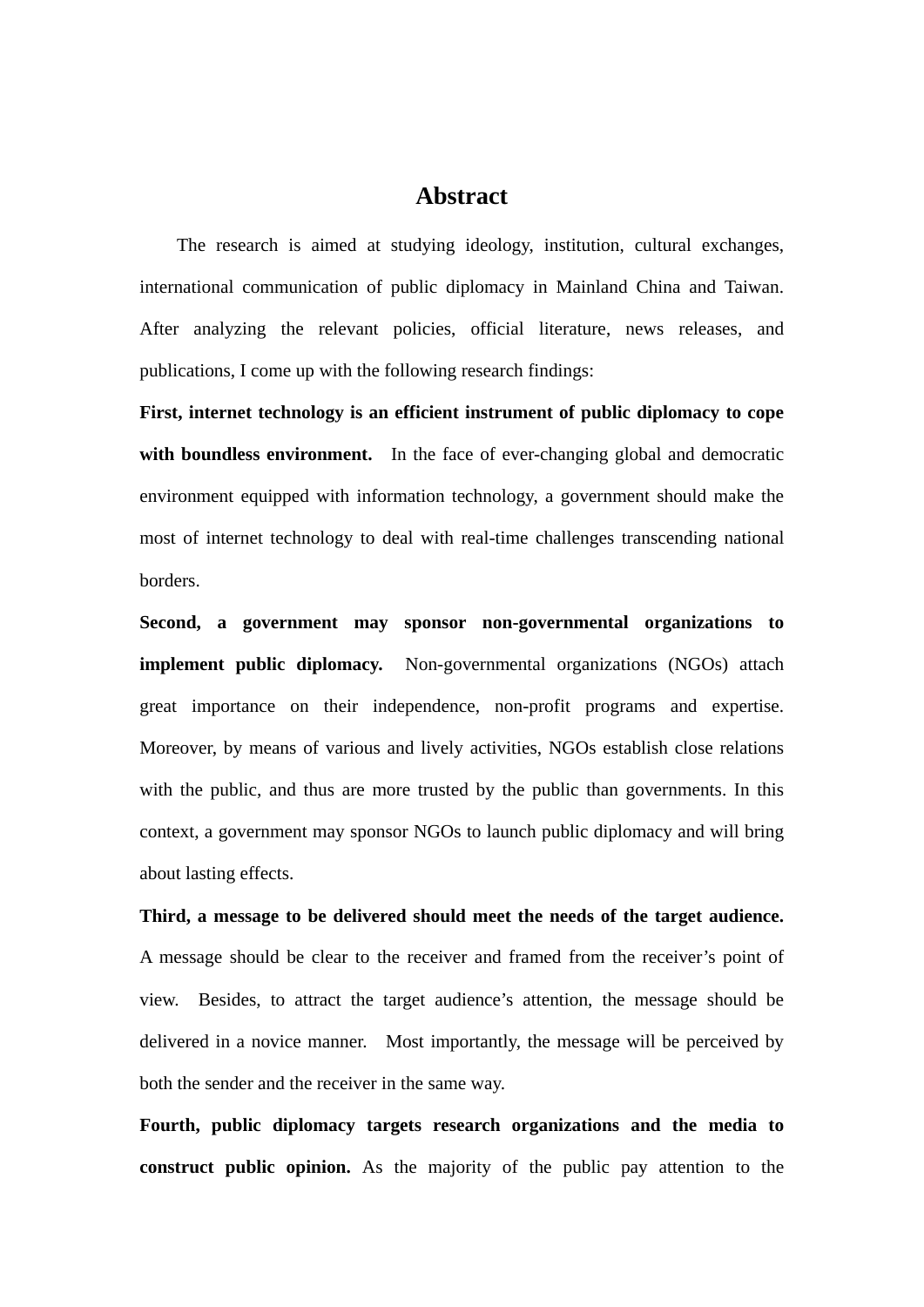suggestions and advice from research organizations and the media, research organizations and the media can exert deep influences on the social elite and the public. As a result, a government always teams up with such research organizations as think tanks, foundations and universities to advocate certain issues or policies. Meanwhile, favorable public opinion will be built through the assistance of the media to develop foreign relations.

**Fifth, an inter-agency coordinating mechanism should be designed.** Related with various aspects like information, culture and education, public diplomacy depends on relevant agencies to work hand in hand. However, given that different agencies surely have conflicting opinions, it is necessary to design an inter-agency coordinating mechanism.

**Sixth, timely leading public opinion is a key to dealing with unexpected events.**  As unclear or confusing information is rampant in an unexpected event, people at home and abroad are likely to make their own interpretation. A government should release accurate information as soon as possible to dominate the whole situation.

**Seventh, sports diplomacy is the most well received activity of public diplomacy.**  Dubbed the world's common language, sports can bring all kinds of peoples together regardless of race, background, religion, and economic status and learn from each other.

**Eighth, national overall quality, cultural activities, consumer products, and contributions to the international community play a vital role in building a national image.** Successfully building a national image lies in improving the national overall quality, making the most of cultural activities, enhancing the credibility of consumer products, and establishing mutually beneficial relations with the people abroad.